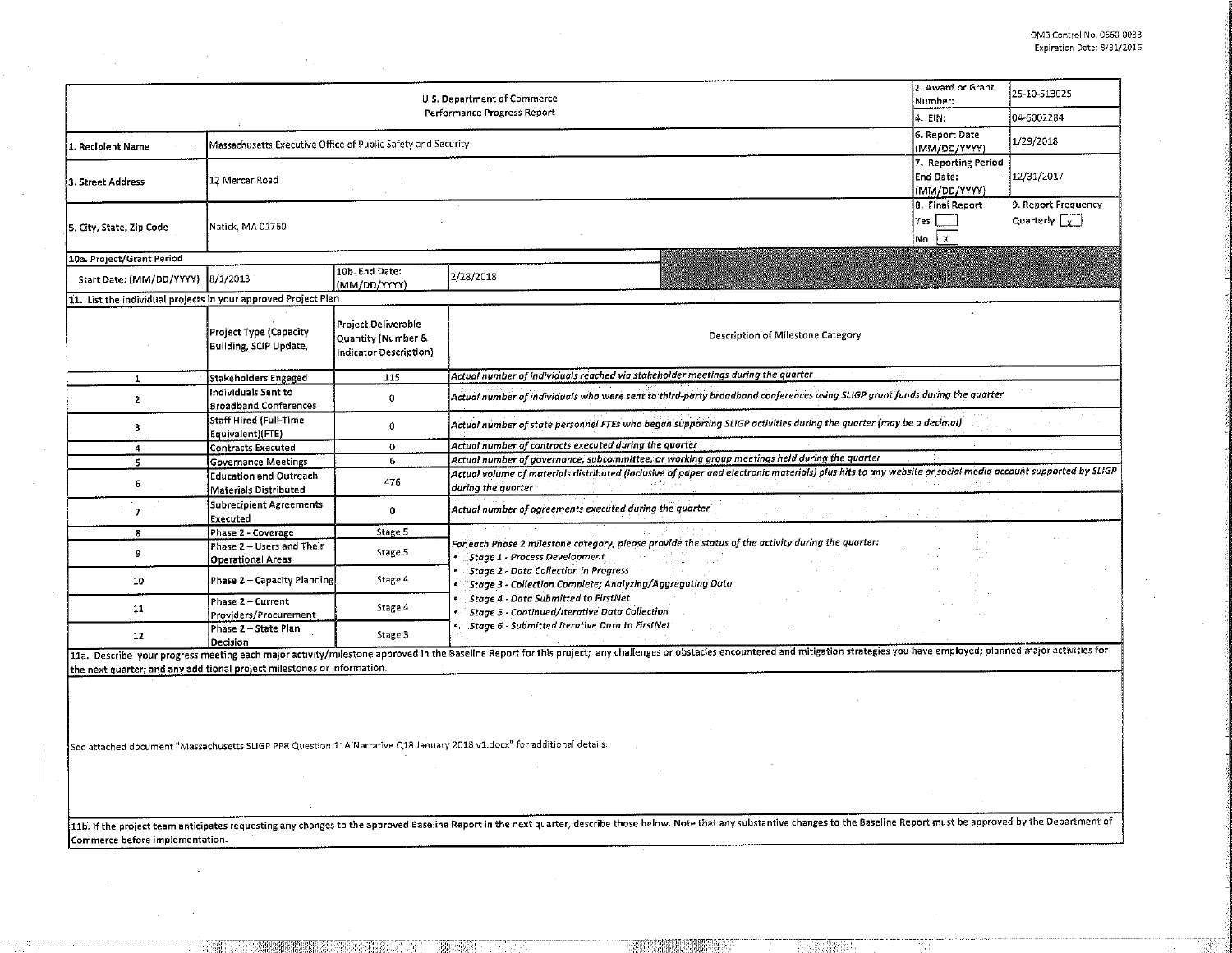The Massachusetts SPOC submitted a request to deobligate excess grant functing CLIG. In espaced Amendment 5 adjusting the end date of the grant. These changes have been approved and are reflected in this PPR.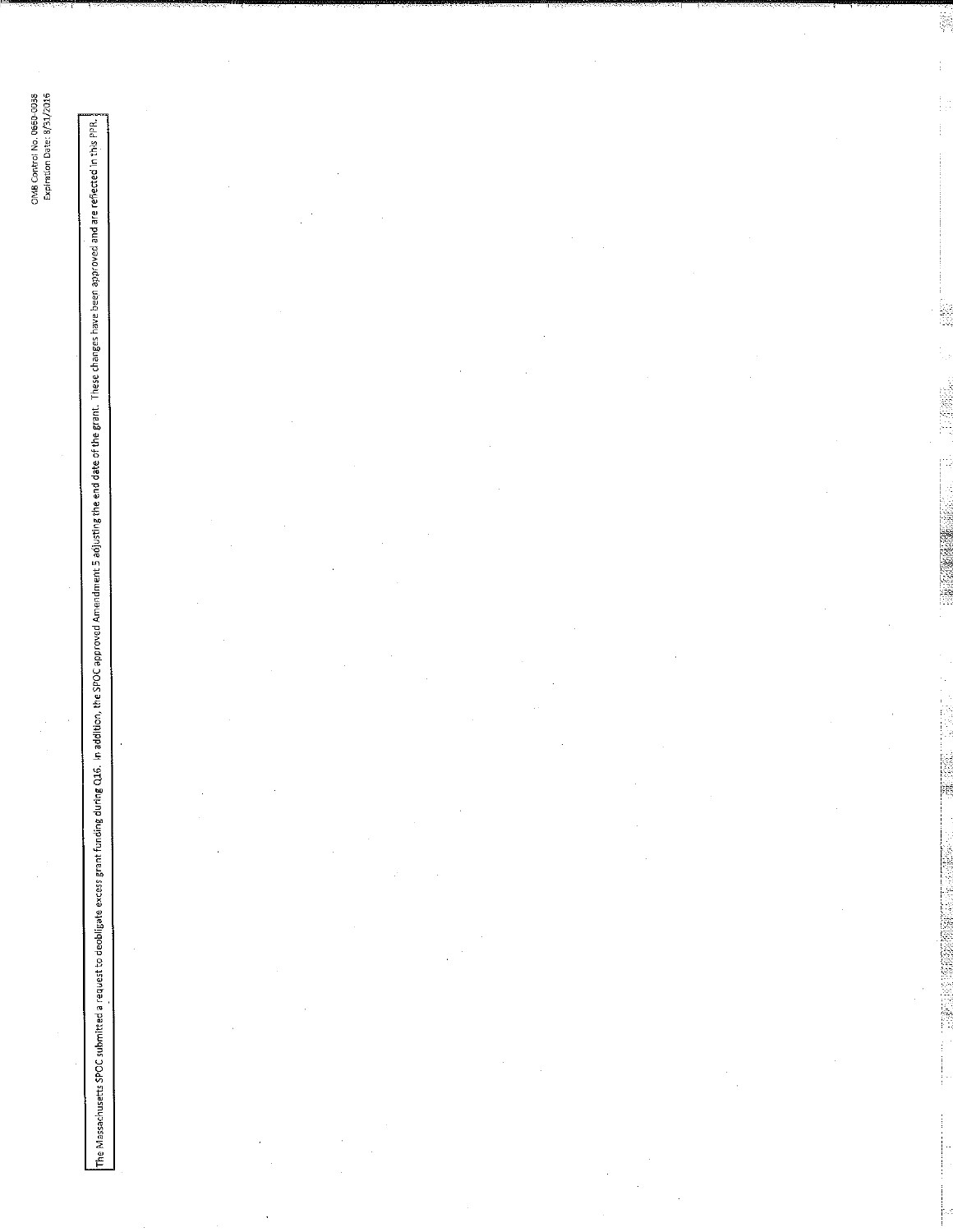$\epsilon$ 

| 11c. Provide any other information that would be useful to NTIA as it assesses this project's progress.                                                                                                       |                                                       |                                                                    |                                                                                                          |                                                                                                          |                               |            |           |                                         |                                          |
|---------------------------------------------------------------------------------------------------------------------------------------------------------------------------------------------------------------|-------------------------------------------------------|--------------------------------------------------------------------|----------------------------------------------------------------------------------------------------------|----------------------------------------------------------------------------------------------------------|-------------------------------|------------|-----------|-----------------------------------------|------------------------------------------|
| Massachusetts has met all outstanding data requests from FirstNet to date.                                                                                                                                    |                                                       |                                                                    |                                                                                                          |                                                                                                          |                               |            |           |                                         |                                          |
| 11d. Describe any success stories or best practices you have identified. Please be as specific as possible.                                                                                                   |                                                       |                                                                    |                                                                                                          |                                                                                                          |                               |            |           |                                         |                                          |
| As shared with the NTIA team during the September 2014 NTIA SLIGP site visit, the PSBO has identified the following best practices, success stories, or lessons learned in regard to SLIGP-funded activities: |                                                       |                                                                    |                                                                                                          |                                                                                                          |                               |            |           |                                         |                                          |
| 1. FirstNet Involvement in regional outreach meetings                                                                                                                                                         |                                                       |                                                                    |                                                                                                          |                                                                                                          |                               |            |           |                                         |                                          |
| 2. Participation in existing recurring stakeholder meetings                                                                                                                                                   |                                                       |                                                                    |                                                                                                          |                                                                                                          |                               |            |           |                                         |                                          |
| 3. Conducting outreach on a regional basis                                                                                                                                                                    |                                                       |                                                                    |                                                                                                          |                                                                                                          |                               |            |           |                                         |                                          |
| 4. Participation preferences for morning sessions (going forward)                                                                                                                                             |                                                       |                                                                    |                                                                                                          |                                                                                                          |                               |            |           |                                         |                                          |
| 5. Combating misconceptions about FirstNet                                                                                                                                                                    |                                                       |                                                                    |                                                                                                          |                                                                                                          |                               |            |           |                                         |                                          |
| 6. Addressing up-front the impact on T-Band (BAPERN)                                                                                                                                                          |                                                       |                                                                    |                                                                                                          |                                                                                                          |                               |            |           |                                         |                                          |
| 7. Maintaining a comprehensive contact list                                                                                                                                                                   |                                                       |                                                                    |                                                                                                          |                                                                                                          |                               |            |           |                                         |                                          |
| 8. Multiple notification approach and lead time needed to improve attendance                                                                                                                                  |                                                       |                                                                    |                                                                                                          |                                                                                                          |                               |            |           |                                         |                                          |
| 9 Personalizing emails improves response.                                                                                                                                                                     |                                                       |                                                                    |                                                                                                          |                                                                                                          |                               |            |           |                                         |                                          |
| 12. Personnel                                                                                                                                                                                                 |                                                       |                                                                    |                                                                                                          |                                                                                                          |                               |            |           |                                         |                                          |
| 12a. If the project is not fully staffed, describe how any lack of staffing may impact the project's time line and when the project will be fully staffed.                                                    |                                                       |                                                                    |                                                                                                          |                                                                                                          |                               |            |           |                                         |                                          |
| Contracts have been executed for the core project staff. No additional contracts are currently planned.                                                                                                       |                                                       |                                                                    |                                                                                                          |                                                                                                          |                               |            |           |                                         |                                          |
| 12b. Staffing Table - Please include all staff that have contributed time to the project. Please do not remove individuals from this table.                                                                   |                                                       |                                                                    |                                                                                                          |                                                                                                          |                               |            |           |                                         |                                          |
| Job Title                                                                                                                                                                                                     | FTE%                                                  |                                                                    |                                                                                                          |                                                                                                          | Project (s) Assigned          |            |           |                                         | Change                                   |
| Undersecretary of EOPSS                                                                                                                                                                                       | 20%                                                   | SLIGP executive oversight                                          |                                                                                                          |                                                                                                          |                               |            |           | No change.                              |                                          |
| Deputy Director State 911                                                                                                                                                                                     |                                                       |                                                                    | Stakeholder liaison for emergency dispatch                                                               |                                                                                                          |                               |            |           |                                         | No change.                               |
| Department                                                                                                                                                                                                    | 10%                                                   |                                                                    |                                                                                                          |                                                                                                          |                               |            |           |                                         |                                          |
| State Police Radio Engineer                                                                                                                                                                                   | 10%                                                   | Statewide radio area network subject matter expert; needs analysis |                                                                                                          |                                                                                                          |                               |            |           | No change.                              |                                          |
| Acting Commissioner of DCJIS                                                                                                                                                                                  | 10%                                                   |                                                                    | Stakeholder liaison for criminal justice; subject matter expert for criminal justice needs               |                                                                                                          |                               |            |           |                                         | No change.                               |
| EOPSS Special Projects, Project<br>Manager                                                                                                                                                                    | 10%                                                   |                                                                    | Setup of PSBO office logistics, coordination of EOPSS resources, managing SharePoint resources           |                                                                                                          |                               |            |           |                                         | No change.                               |
| Compliance and Data                                                                                                                                                                                           |                                                       |                                                                    | Grant management, program reporting, site visits, data collection and program close out.<br>No change.   |                                                                                                          |                               |            |           |                                         |                                          |
| Coordinator (OGR)                                                                                                                                                                                             | 15%                                                   |                                                                    |                                                                                                          |                                                                                                          |                               |            |           |                                         |                                          |
| Director HS Division (OGR)                                                                                                                                                                                    | 5%                                                    | Grant Administrative Management                                    |                                                                                                          |                                                                                                          |                               |            |           |                                         | No change.                               |
| Budget Director (OGR)                                                                                                                                                                                         | 7%                                                    |                                                                    | Grant set-up, Accounting and Reconciliation, Fiscal Monitoring, Financial Reporting and Fiscal Close Out |                                                                                                          |                               |            |           |                                         | No change.                               |
| Fiscal Management and Audit                                                                                                                                                                                   |                                                       |                                                                    |                                                                                                          | Grant set-up, Accounting and Reconciliation, Fiscal Monitoring, Financial Reporting and Fiscal Close Out |                               |            |           |                                         | No change.                               |
| Support                                                                                                                                                                                                       | 5%<br>Fiscal Management and Audit Support             |                                                                    |                                                                                                          |                                                                                                          |                               |            |           |                                         |                                          |
| 13. Subcontracts (Vendors and/or Subrecipients)                                                                                                                                                               |                                                       |                                                                    |                                                                                                          |                                                                                                          |                               |            |           |                                         |                                          |
| 13a. Subcontracts Table – include all subcontractors. The totals from this table must equal the "Subcontracts Total" in Question 14f.                                                                         |                                                       |                                                                    |                                                                                                          |                                                                                                          |                               |            |           |                                         |                                          |
| Name                                                                                                                                                                                                          | Subcontract Purpose                                   |                                                                    | Type<br>(Vendor/Subrec.)                                                                                 | RFP/RFQ Issued (Y/N)                                                                                     | Contract<br>Executed<br>(Y/N) | Start Date | End Date  | <b>Total Federal Funds</b><br>Allocated | <b>Total Matching Funds</b><br>Allocated |
| <b>McInnis Consulting Services</b>                                                                                                                                                                            | Project Director Staff Augmentation                   |                                                                    | Vendor                                                                                                   | $N/A$ <sup>*</sup>                                                                                       | Y                             | 10/1/2013  | 1/31/2018 | \$375,480                               |                                          |
| The Innovations Group, Inc.                                                                                                                                                                                   | Broadband Subject Matter Expert Staff Augmentation    |                                                                    | Vendor                                                                                                   | $N/A$ <sup>+</sup>                                                                                       | Y                             | 10/1/2013  | 1/31/2018 | \$439,298                               | 5280,702                                 |
| SWBailey Consulting LLC                                                                                                                                                                                       | Project Manager Staff Augmentation                    |                                                                    | Vendor                                                                                                   | $N/A$ *                                                                                                  | Υ                             | 11/18/2013 | 1/31/2018 | \$450,000                               |                                          |
| SWBalley Consulting LLC                                                                                                                                                                                       | Education and Outreach Coordinator Staff Augmentation |                                                                    | Vendor                                                                                                   | $N/A$ <sup>*</sup>                                                                                       | Y                             | 11/18/2013 | 1/31/2018 | \$337,500                               |                                          |
| SWBailey Consulting LLC                                                                                                                                                                                       | Data Collection Coordinator Staff Augmentation        |                                                                    | Vendor                                                                                                   | $N/A$ <sup>*</sup>                                                                                       | Y                             | 11/18/2013 | 1/31/2018 | \$50,000                                |                                          |
| SWBailey Consulting LLC                                                                                                                                                                                       | Project and Collaboration Web Site and Admin          |                                                                    | Vendor                                                                                                   | $N/A$ *                                                                                                  | $\mathsf{Y}$                  | 11/18/2013 | 1/31/2018 | 572,000                                 |                                          |
| 13b. Describe any challenges encountered with vendors and/or subrecipients.                                                                                                                                   |                                                       |                                                                    |                                                                                                          |                                                                                                          |                               |            |           |                                         |                                          |

69

. ,.,,·- ; ·,\'if.fJ:D~:::,i :Mi : :: /;.: ::: ~;~1Hr wr~ir::'.:: :. : :··

 $\sim 10^7$ 

 $\overline{\phantom{a}}$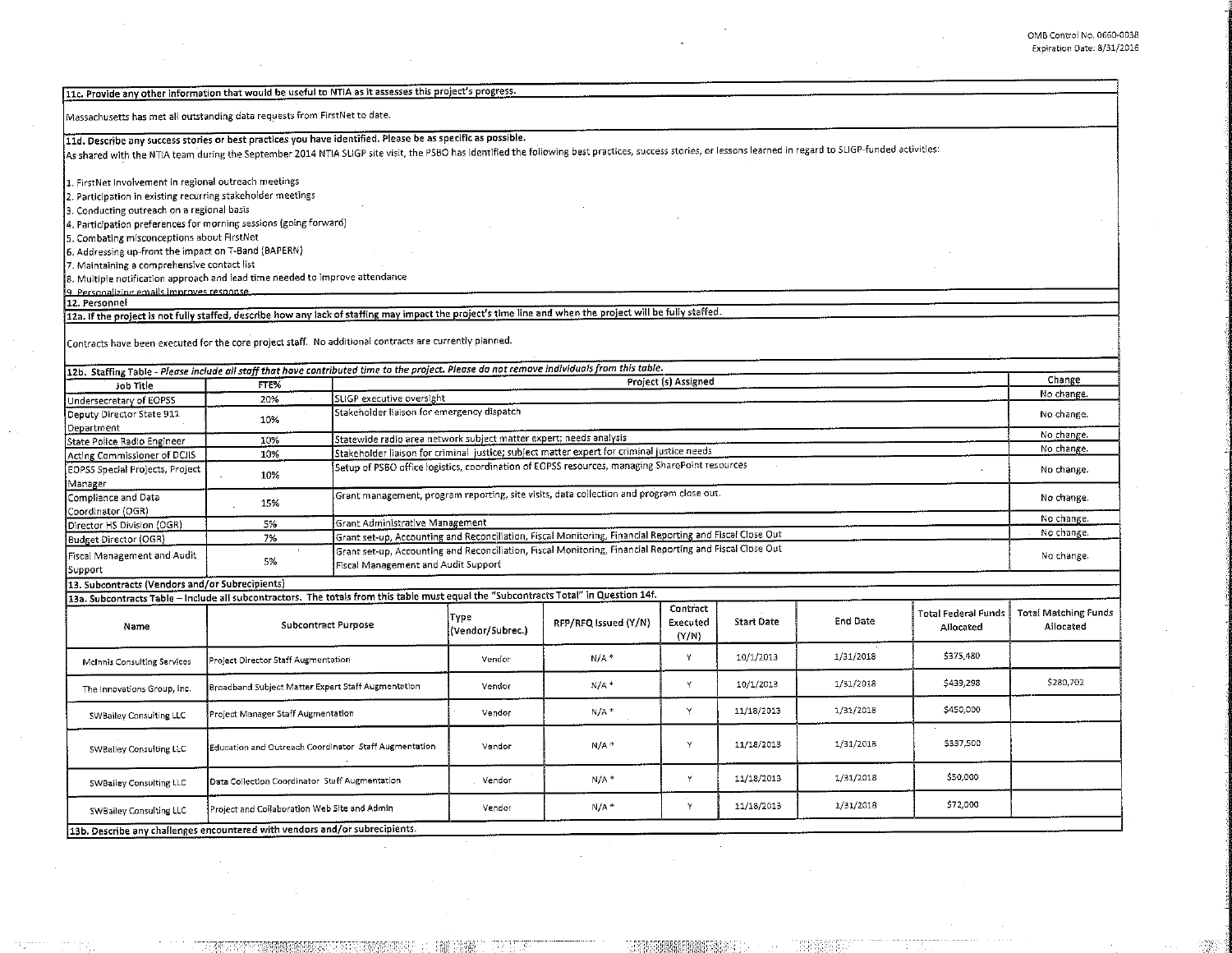None.  $\sim$ 

 $\sim$ 

389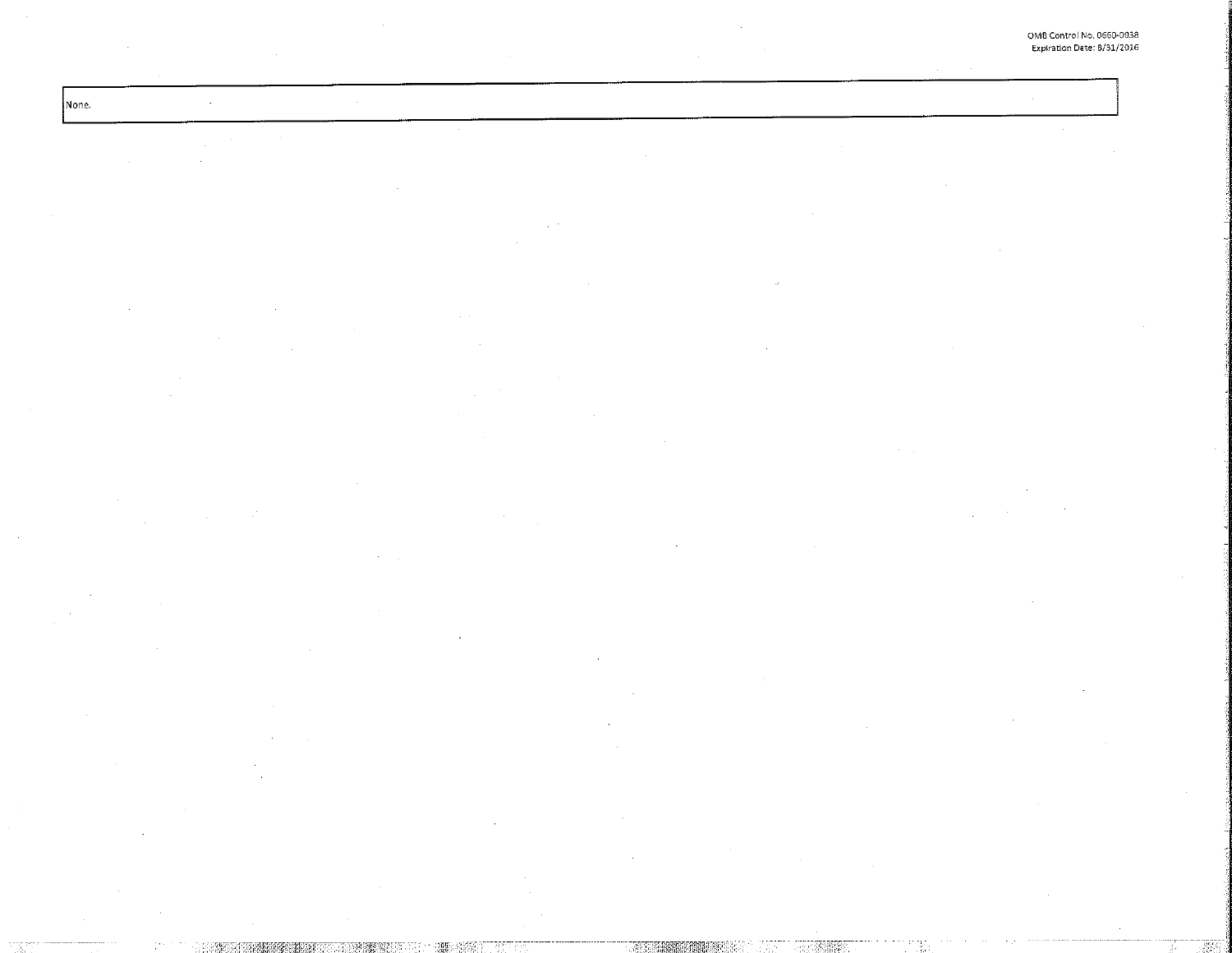$\mathcal{L}^{\mathcal{L}}$ 

 $\mathbf{I}% _{0}\left| \mathbf{I}_{1}\right|$ 

 $\ddot{\phantom{a}}$ 

 $\sim$ 

|                                                                                                                                                                                                 | Federal Funds Awarded (2) | Funds (3)    | Total Budget (4)  | Federal Funds Expended<br>{5} | <b>Approved Matching</b><br>Funds Expended (6) | <b>Total funds Expended</b><br>$\{T\}$ |
|-------------------------------------------------------------------------------------------------------------------------------------------------------------------------------------------------|---------------------------|--------------|-------------------|-------------------------------|------------------------------------------------|----------------------------------------|
| a. Personnel Salaries                                                                                                                                                                           | \$114,688.00              | \$238,850.00 | \$353,538.00      | \$106,897.40                  | \$248,624.44                                   | \$355.521.84                           |
| b. Personnel Fringe Benefits                                                                                                                                                                    | \$34,537.00               | \$0.00       | \$34,537.00       | \$33,065.91                   | \$0.00                                         | \$33,065.91                            |
| c. Travel                                                                                                                                                                                       | \$41,200.00               | \$0.00       | \$41,200.00       | \$35,868.66                   | 50.00                                          | \$35,868.66                            |
| d. Equipment                                                                                                                                                                                    | 50.00                     | \$0.00       | \$0.00            | \$0.00                        | \$0.00                                         | \$0.00                                 |
| e. Materials/Supplies                                                                                                                                                                           | \$0.00                    | \$6,799.00   | \$6,799.00        | \$0.00                        | \$5,898.82                                     | \$5,898.82                             |
| f. Subcontracts Total                                                                                                                                                                           | \$1,724,278.00            | \$271,027.00 | \$1,995,305.00    | \$1,512,680.30                | \$262,152.74                                   | \$1,774,833.04                         |
| g. Other                                                                                                                                                                                        | \$24,000.00               | \$0.00       | \$24,000.00       | \$16,196.98                   | \$0.00                                         | \$16,196.98                            |
| h. Indirect                                                                                                                                                                                     | \$128,000.00              | \$0.00       | \$128,000.00      | \$141.273.17                  | \$0.00                                         | \$141,273.17                           |
| i. Total Costs                                                                                                                                                                                  | \$2,066,703.00            | \$516,676.00 | \$2,583,379.00    | \$1,845,982.42                | \$516,676.00                                   | \$2,362,658.42                         |
| .% of Total                                                                                                                                                                                     | 80%                       | 20%          | 100%              | 78%                           | 22%                                            | 100%                                   |
| 15. Certification: I certify to the best of my knowledge and belief that this report is correct and complete for performance of activities for the purpose(s) set forth in the award documents. |                           |              |                   |                               |                                                | <i>Fieldman</i>                        |
| 16a. Typed or printed name and title of Authorized Certifying Official:                                                                                                                         |                           |              |                   | 16c. Telephone (area          |                                                |                                        |
| David Cruz, Program Coordinator III                                                                                                                                                             |                           |              | code, number, and | 508-650-4514                  |                                                |                                        |
| Executive Office of Public Safety and Security                                                                                                                                                  |                           |              |                   | extension)                    |                                                |                                        |
| Homeland Security Division<br>16b. Signature of Authorized Certifying Official:                                                                                                                 |                           |              |                   | 16d. Email Address:           | david.cruz@state.ma.us                         |                                        |

-28576

计特性程序

÷.

 $\mathcal{A}$ 

÷.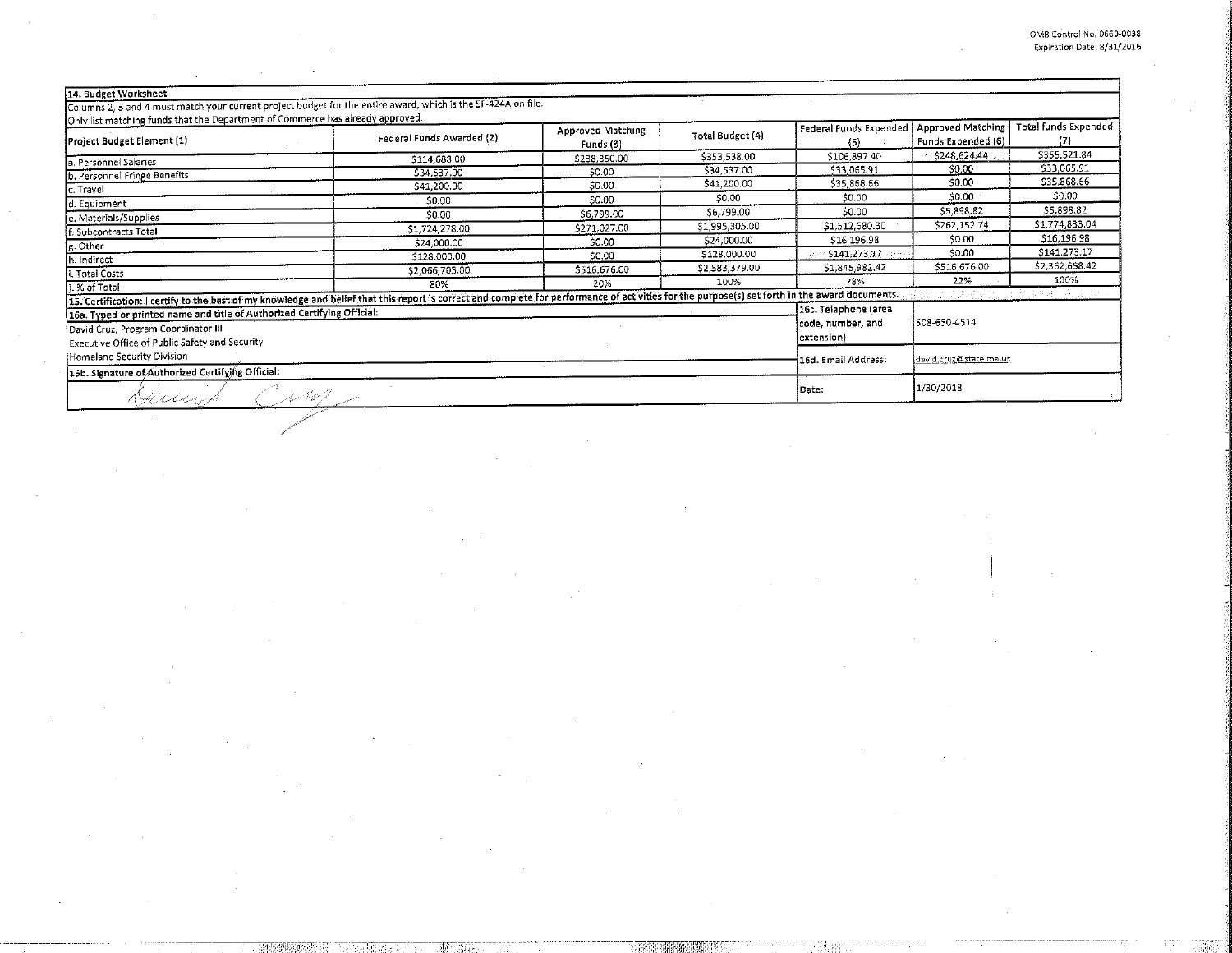NOTES: Below are the calculations used for the Project Deliverable Quantity in Table 11 of the Performance Progress Report, as well as a summary of major activities accomplished during this reporting period.

## 11-1 STAKEHOLDERS ENGAGED

| Statewide Interoperability Executive Committee (monthly) | 025 |
|----------------------------------------------------------|-----|
| State 911 Committee Meeting (monthly)                    | 030 |
| Commonwealth CIO Committee (monthly)                     | 030 |
| Other Recurring Stakeholder Meetings                     | 030 |

=====================================================================

115 stakeholders engaged

## 11-2 INDIVIDUALS SENT TO BROADBAND CONFERENCES

None.

=====================================================================

000 individuals sent to broadband conferences

## 11-5 GOVERNANCE MEETINGS

| SPOC meetings with Governor's Office (various)                         | 003 |  |  |  |  |
|------------------------------------------------------------------------|-----|--|--|--|--|
| Massachusetts FirstNet Advisory Board Meeting (12/12, conference call) | 001 |  |  |  |  |
| FirstNet/AT&T State Plan Meeting with US Wood (12/20)                  | 001 |  |  |  |  |
| FirstNet/AT&T State Plan Meeting with US Wood (12/12)                  | 001 |  |  |  |  |

006 governance meetings

## 11-6 EDUCATION AND OUTREACH MATERIALS DISTRIBUTED

| Mass.gov/psbo web site visits (estimated based on previous period) | 300 |
|--------------------------------------------------------------------|-----|
| Views of ArcGIS.com MA Coverage Objectives Baseline (46 views)     | 46  |
| User Sessions on PSBO Blog (305 page views, 88 user sessions)      | 130 |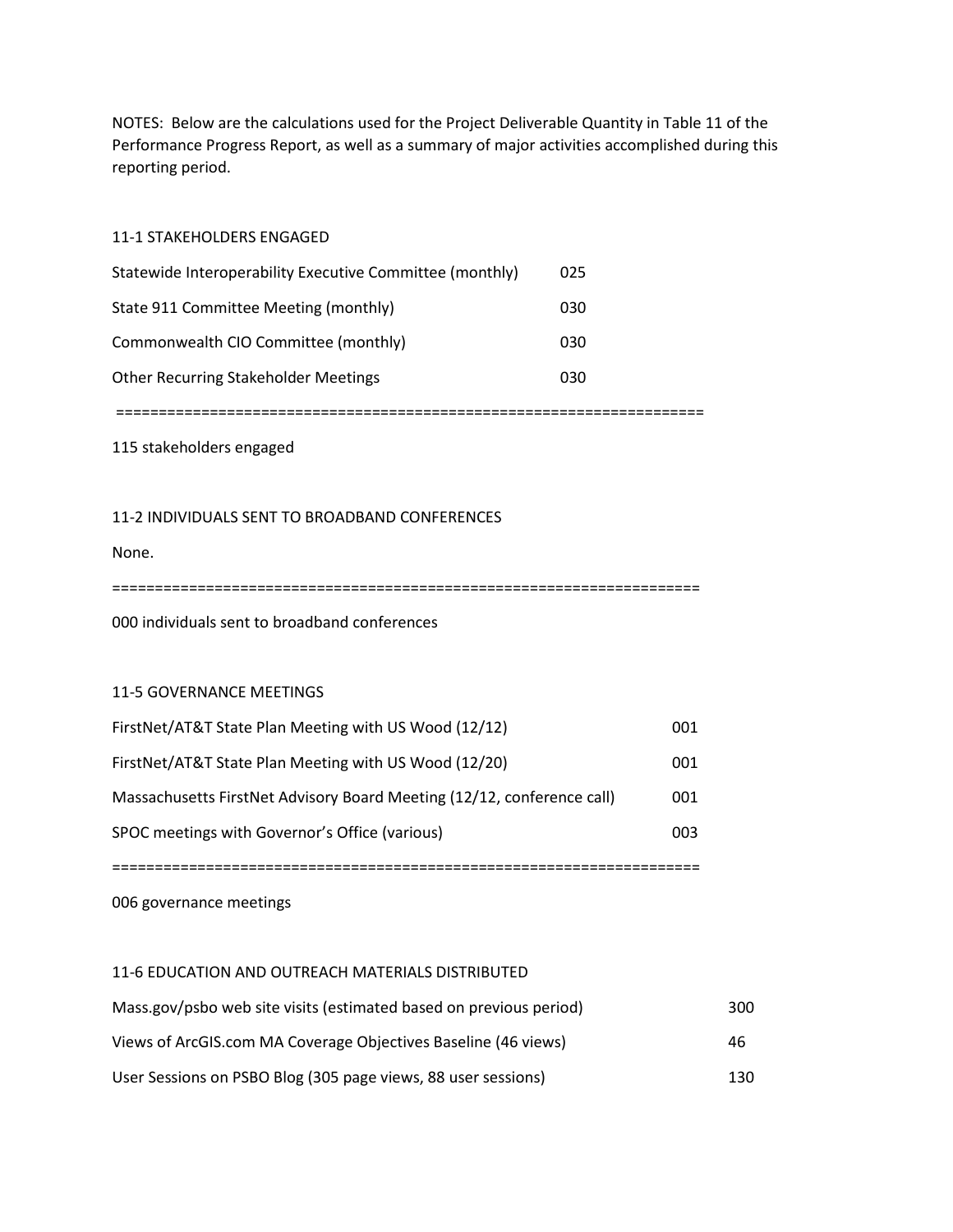476 education and outreach materials distributed

**PSBO Activities**: During this quarter, the Commonwealth Public Safety Broadband Office (PSBO) continued to manage the day to day activities of the SLIGP grant. Recurring PSBO activities include communications with stakeholders and first responders, planning and implementing SLIGP activities, managing content on the PSBO web site and other social media, participating in related meetings and councils, and grant reporting. The Massachusetts SPOC and Project Director also continued to participate on FirstNet organized webinars, on National Governor's Association peer networking calls, and on calls with the other regional leaders.

**PSBO Website and Blog Updates**: The PSBO continued to update the mass.gov/psbo web site with news articles covering the FirstNet procurement award and the resulting state plans. During this period, the PSBO web site was fully on the new web platform for Mass.gov. Google Analytics were not available for this period. Based on previous quarters, there was an estimated 300 visits to mass.gov/psbo. Additionally, there were 88 user sessions and 305 page views to the PSBO blog site and 46 views of the online Massachusetts coverage map.

**Contact Lists and Newsletter**: The PSBO continued to maintain a comprehensive contact list, including chiefs of police, chiefs of fire, emergency managers, EMS directors, chiefs of public and private college and university police, county Sheriffs, PSAP supervisors, and interested parties requesting to be included in PSBO communications lists. This information is used for an email LISTSERV for a PSBO newsletter.

**Governor's Update and Opt In Decision**: The Governor's Office has continued to be actively involved with FirstNet planning and the SPOC periodically updates both the Secretary of Public Safety and Security and the Governor's Office on developments regarding FirstNet. The Governor's Office participated in reviews of the FirstNet State Plan and in discussions with FirstNet and AT&T concerning improving the State Plan for Massachusetts. On December 22, 2017, Governor Baker announced that the Commonwealth of Massachusetts would opt in to the FirstNet Massachusetts State Plan.

**Participation in Recurring Stakeholder Meetings**: PSBO staff continue to participate in recurring meetings of the Greater Boston Police Council, the Statewide Interoperability Executive Committee, the State 911 Commission, the Barnstable County 700 MHz Subcommittee, OpenCape (a state BTOP recipient), Massachusetts Broadband Institute (MBI) (a state BTOP recipient), and the UASI region network group (PSNet). This participation includes short updates and fielding NPSBN questions from stakeholders.